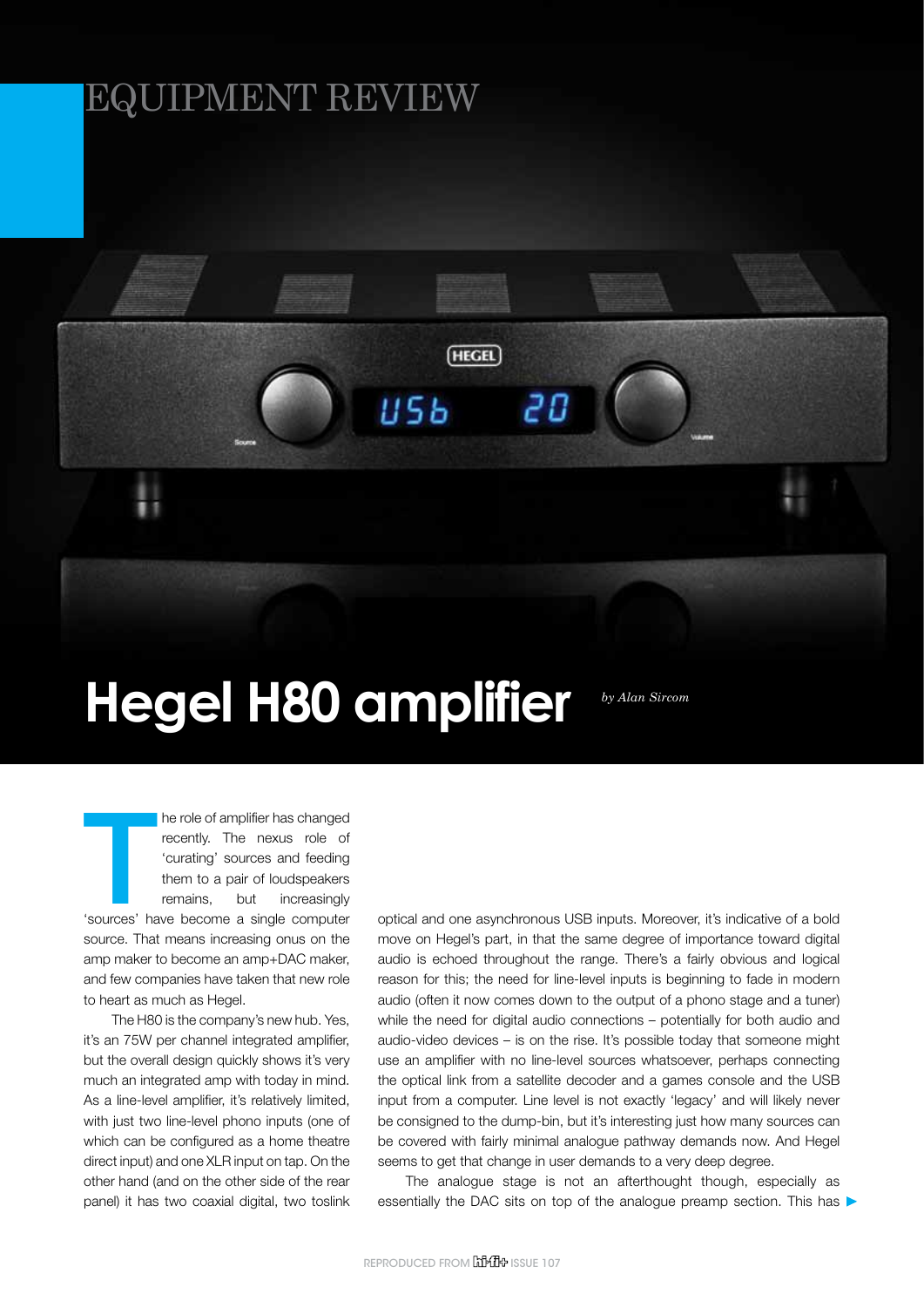

been pulled from the company's P20 line preamp or top H300 integrated, borrowing heavily from those upmarket devices. Similarly, the power amplifier stage of the H80 also borrows from the Reference class products, using Hegel's own SoundEngine local error cancellation circuit design, which is claimed to deliver Class A linearity in a Class AB design, increasing damping factor in the process. It also uses hand-matched transistors in the input stage and the DAC, of course, bears a lot in common with Hegel's 32-bit filtering, AKM4399-based 24-bit, 192kHz precision off board converters like the HD11. OK, so putting DAC, pre and power in the one chassis is never going to be quite as good as having them in separate chassis with separate power supplies dedicated to the task in hand, and the small chassis means there's no room for the kart wheel sized toroidal transformer and power reserves found in Hegel's 200W and beyond amplifiers, but this appears an exercise in specification reduction rather than sonic sacrifice.

Hegel's products stress the minimalist approach. All black, one knob for source, one for volume, a power off switch on the underside of the amp below the source knob and a big blue LED readout. There's a credit-card remote that accompanies the amp, and can control the computer's playlists. It can turn off or even dim the large and bright display, too if you press it for three seconds.

But with no preamp output, there's no upgrade path for someone wanting to add a bigger power amp. More importantly, there's also no monitor, digital output or headphone socket, so if you want to listen through headphones, not only is it impossible through the H80, but it's impossible to even take a feed from the H80 to drive headphones, which may be a deal-breaker for some.

Anders Ertzeid of Hegel confided in me that the code name for the H80 within the company was PIGLET (as in the cute one from Winnie the Pooh). But while that's true from the outside, 'PIGLET' bares no resemblance to the sound it produces. It's more 'The Little Engine That Could'. It is deceptively powerful; yes, it's a 75W amp, but it has the kind of grip over loudspeakers that makes it sound more like it's double that. And it does so in an intrinsically right way. I tried it with a number of speakers (some of which are tested in this issue), but settled on the Raidho D1s as the perfect

partners, with Crystal Cable providing the linkage everywhere except USB (one day, I'll have mugged enough old people to afford Crystal's Absolute Dream USB, but until then Nordost makes a good stand-in). The front end was mostly Apple-based, but my old Lyngdorf CD-1 was also pressed into service for its S/PDIF connections.

Like the H300 we tested in issue 98, the amp takes a fair while to spring to life. It's a vapid, listless first few days with the H80, and that's nothing like the amplifier it grows up to be. Hegel makes a sound that doesn't draw attention to itself, but that's what a good amp should do. And the DAC matches the amplifier perfectly. This is not an ostentatious, fireworks sound – it's in it for the long game, with excellent precision (both in detail and in soundstage width and depth terms), super dynamics and most of all a sense of great poise and integration across the range.

You get the distinct 'you are there' feeling with the H80, as if the electronics are out of the way. You put on Schiff or Brendel, and you are in the audience. You put on ZZ Top and you are either in the studio or in the bar. You put on Kraftwerk and you are inside the oscillator. This is not an uncommon impression in the high-end, but it usually comes when components are more divided up than this.